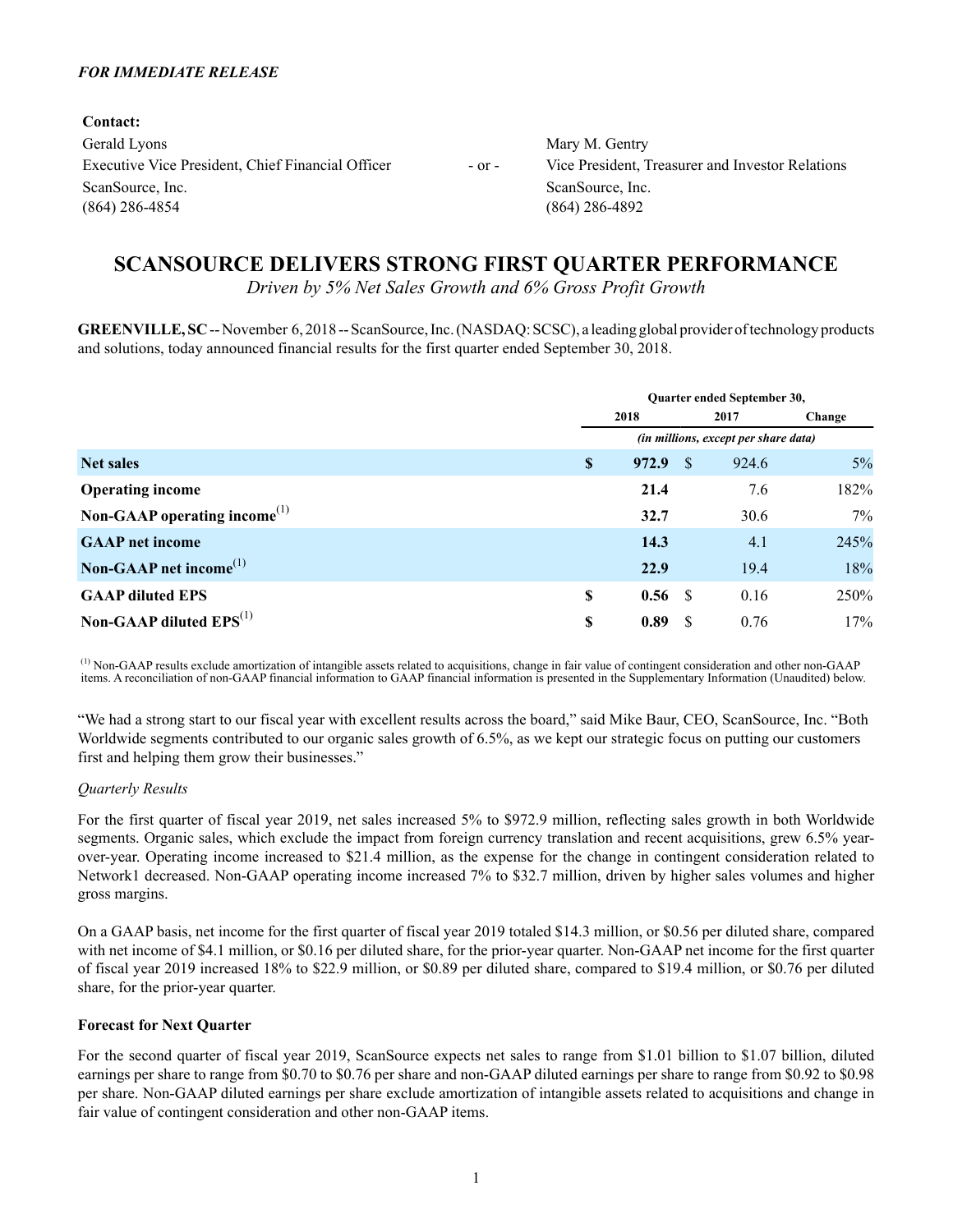### **Webcast Details and CFO Commentary**

At approximately 4:15 p.m. ET today, a CFO commentary, as a supplement to this press release and the Company's conference call, will be available on ScanSource's website, www.scansource.com (Investor Relations section). ScanSource will present additional information about its financial results and outlook in a conference call today, November 6, 2018, at 5:00 p.m. ET. A webcast of the call will be available for all interested parties and can be assessed at www.scansource.com (Investor Relations section). The webcast will be available for replay for 60 days.

#### **Safe Harbor Statement**

This press release contains "forward-looking" statements, including the forecast of sales and earnings per share for next quarter, that involve risks and uncertainties. Any number of factors could cause actual results to differ materially from anticipated or forecasted results, including, but not limited to, changes in interest and exchange rates and regulatory regimes impacting the Company's international operations, the impact of tax reform laws, the failure of acquisitions to meet the Company's expectations, the failure to manage and implement the Company's organic growth strategy, credit risks involving the Company's larger customers and vendors, termination of the Company's relationship with key vendors or a significant modification of the terms under which it operates with a key vendor, the decline in demand for the products and services that the Company provides, reduced prices for the products and services that the Company provide due both to competitor and customer action, and other factors set forth in the "Risk Factors" contained in the Company's annual report on Form 10-K for the year ended June 30, 2018, filed with the Securities and Exchange Commission. Except as may be required by law, the Company expressly disclaims any obligation to update these forward-looking statements to reflect events or circumstances after the date of this press release or to reflect the occurrence of unanticipated events.

#### **Non-GAAP Financial Information**

In addition to disclosing results that are determined in accordance with United States Generally Accepted Accounting Principles ("GAAP"), the Company also discloses certain non-GAAPfinancial measures, which are summarized below. Non-GAAPfinancial measures are used to understand and evaluate performance, including comparisons from period to period. Non-GAAP results exclude amortization of intangible assets related to acquisitions, change in fair value of contingent consideration, acquisition costs and other non-GAAP adjustments.

*Net sales on a constant currency basis, excluding acquisitions*: The Company discloses the percentage change in net sales excluding the translation impact from changes in foreign currency exchange rates between reporting periods and excluding the net sales from acquisitions prior to the first full year from the acquisition date. This measure enhances the comparability between periods to help analyze underlying trends on an organic basis.

*Non-GAAP operating income, non-GAAP pre-tax income, non-GAAP net income and non-GAAP diluted earnings per share:* To evaluate current period performance on a more consistent basis with prior periods, the Company discloses non-GAAP operating income, non-GAAP pre-tax income, non-GAAP net income and non-GAAP diluted earnings per share (non-GAAP diluted "EPS"). These non-GAAP results exclude amortization of intangible assets related to acquisitions, change in the fair value of contingent consideration, acquisition costs and other non-GAAP adjustments. Non-GAAP operating income, non-GAAP net income, and non-GAAP diluted EPS measures are useful in assessing and understanding the Company's operating performance, especially when comparing results with previous periods or forecasting performance for future periods.

*Return on invested capital ("ROIC"):* Management uses ROIC as a performance measurement to assess efficiency in allocating capital under the Company's control to generate returns. Management believes this metric balances the Company's operating results with asset and liability management, is not impacted by capitalization decisions and correlates with shareholder value creation. In addition, it is easily computed, communicated and understood. ROIC also provides management a measure of the Company's profitability on a basis more comparable to historical or future periods.

ROIC assists management in comparing the Company's performance over various reporting periods on a consistent basis because it removes from operating results the impact of items that do not reflect core operating performance. ROIC is calculated as adjusted EBITDAover invested capital. Adjusted earnings before interest expense, income taxes, depreciation and amortization ("Adjusted EBITDA") excludes the change in fair value of contingent consideration and acquisition costs, in addition to other non-GAAP adjustments. Invested capital is defined as average equity plus average daily funded interest-bearing debt for the period. Management believes the calculation of ROIC provides useful information to investors and is an additional relevant comparison of the Company's performance during the year.

These non-GAAPfinancial measures have limitations as analytical tools, and the non-GAAPfinancial measures that the Company reports may not be comparable to similarly titled amounts reported by other companies. Analysis of results and outlook on a non-GAAPbasis should be considered in addition to, and not in substitution for or as superior to, measurements of financial performance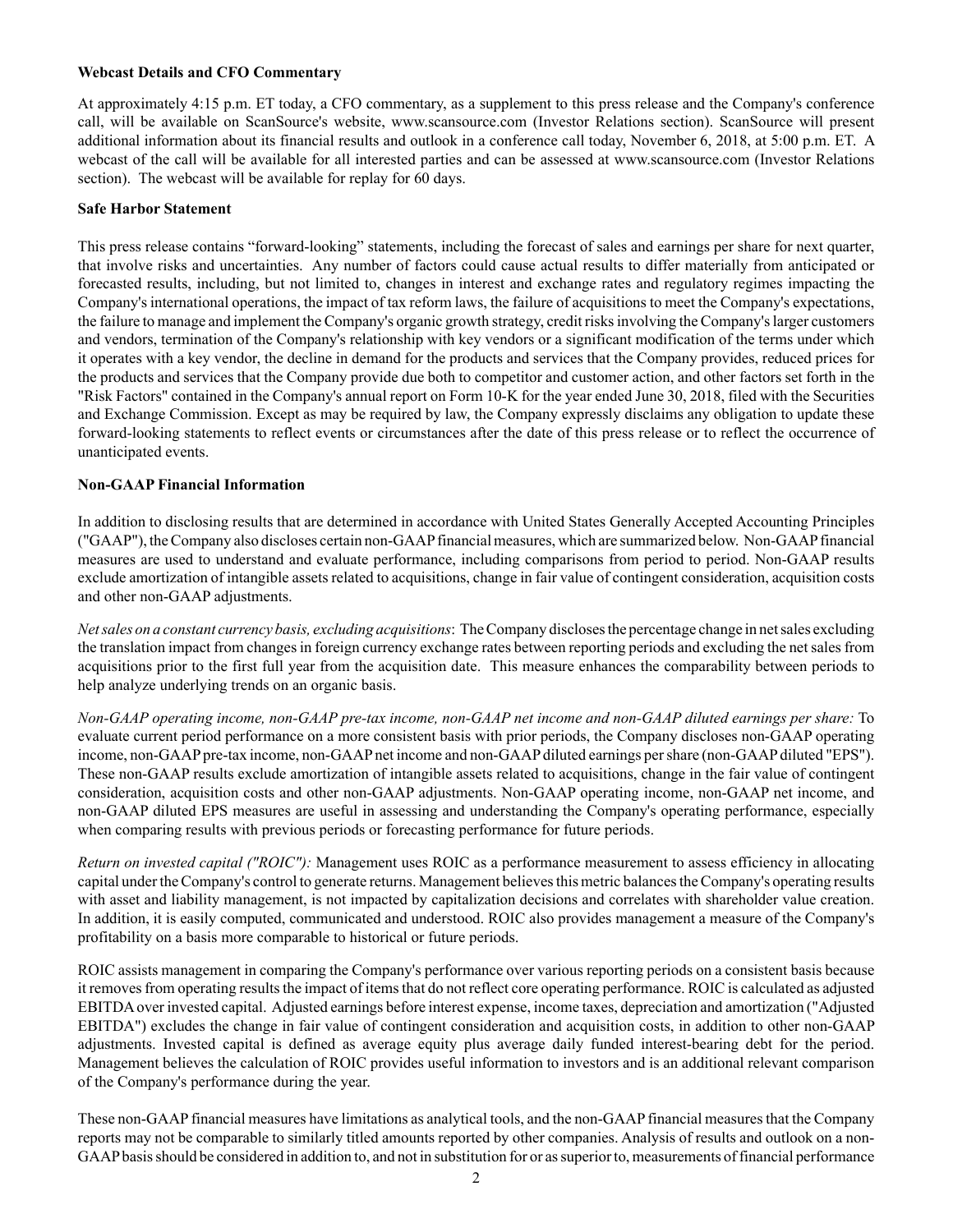prepared in accordance with GAAP. A reconciliation of the Company's non-GAAP financial information to GAAP is set forth in the Supplementary Information (Unaudited) below.

### **About ScanSource, Inc.**

ScanSource, Inc. (NASDAQ: SCSC) is a leading global provider of technology products and solutions, focusing on point-of-sale (POS), payments, barcode, physical security, unified communications and collaboration and telecom and cloud services. ScanSource's teams provide value-added solutions and operate from two segments: Worldwide Barcode, Networking & Security, which includes POS Portal, and Worldwide Communications & Services, which includes Intelisys and Canpango. ScanSource is committed to helping its customers choose, configure and deliver the industry's best solutions across almost every vertical market in North America, Latin America and Europe. Founded in 1992 and headquartered in Greenville, South Carolina, ScanSource was named one of the 2018 Best Places to Work in South Carolina and on *FORTUNE* magazine's 2018 List of World's Most Admired Companies. ScanSource ranks #653 on the Fortune 1000. For more information, visit www.scansource.com.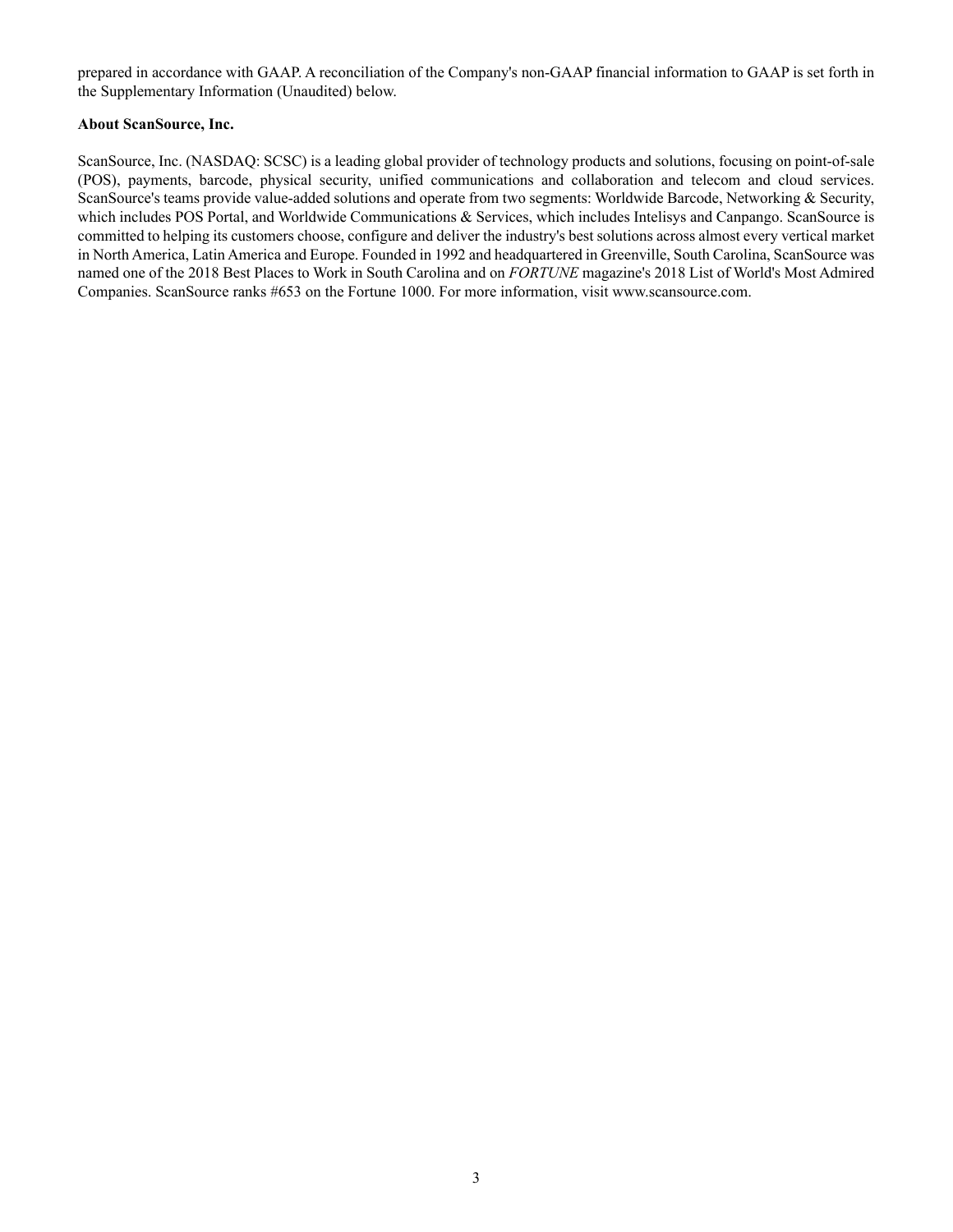# **ScanSource, Inc. and Subsidiaries Condensed Consolidated Balance Sheets (Unaudited) (in thousands)**

|                                                                                                        |                 | <b>September 30, 2018</b> |                           | June 30, 2018* |
|--------------------------------------------------------------------------------------------------------|-----------------|---------------------------|---------------------------|----------------|
| <b>Assets</b>                                                                                          |                 |                           |                           |                |
| Current assets:                                                                                        |                 |                           |                           |                |
| Cash and cash equivalents                                                                              | \$              | 18,858                    | $\boldsymbol{\mathsf{S}}$ | 25,530         |
| Accounts receivable, less allowance of \$45,340 at September 30, 2018<br>and \$45,561 at June 30, 2018 |                 | 677,499                   |                           | 678,940        |
| Inventories                                                                                            |                 | 672,696                   |                           | 595,948        |
| Prepaid expenses and other current assets                                                              |                 | 64,643                    |                           | 61,744         |
| Total current assets                                                                                   |                 | 1,433,696                 |                           | 1,362,162      |
| Property and equipment, net                                                                            |                 | 71,625                    |                           | 73,042         |
| Goodwill                                                                                               |                 | 311,334                   |                           | 298,174        |
| Identifiable intangible assets, net                                                                    |                 | 131,393                   |                           | 136,806        |
| Deferred income taxes                                                                                  |                 | 21,283                    |                           | 22,199         |
| Other non-current assets                                                                               |                 | 52,068                    |                           | 52,912         |
| <b>Total assets</b>                                                                                    | $\overline{\$}$ | 2,021,399                 | $\overline{\mathcal{S}}$  | 1,945,295      |
|                                                                                                        |                 |                           |                           |                |
| <b>Liabilities and Shareholders' Equity</b>                                                            |                 |                           |                           |                |
| Current liabilities:                                                                                   |                 |                           |                           |                |
| Accounts payable                                                                                       | \$              | 629,242                   | \$                        | 562,564        |
| Accrued expenses and other current liabilities                                                         |                 | 86,762                    |                           | 90,873         |
| Current portion of contingent consideration                                                            |                 | 50,806                    |                           | 42,975         |
| Income taxes payable                                                                                   |                 | 9,014                     |                           | 13,348         |
| Current portion of long-term debt                                                                      |                 | 335                       |                           | 551            |
| Total current liabilities                                                                              |                 | 776,159                   |                           | 710,311        |
| Deferred income taxes                                                                                  |                 | 1,650                     |                           | 1,769          |
| Long-term debt, net of current portion                                                                 |                 | 4,764                     |                           | 4,878          |
| Borrowings under revolving credit facility                                                             |                 | 276,760                   |                           | 244,000        |
| Long-term portion of contingent consideration                                                          |                 | 29,367                    |                           | 65,258         |
| Other long-term liabilities                                                                            |                 | 54,802                    |                           | 52,703         |
| <b>Total liabilities</b>                                                                               |                 | 1,143,502                 |                           | 1,078,919      |
| Shareholders' equity:                                                                                  |                 |                           |                           |                |
| Common stock                                                                                           |                 | 70,035                    |                           | 68,220         |
| Retained earnings                                                                                      |                 | 896,655                   |                           | 882,333        |
| Accumulated other comprehensive income (loss)                                                          |                 | (88, 793)                 |                           | (84,177)       |
| Total shareholders' equity                                                                             |                 | 877,897                   |                           | 866,376        |
| Total liabilities and shareholders' equity                                                             | \$              | 2,021,399                 | $\overline{\mathcal{S}}$  | 1,945,295      |

\* Derived from audited financial statements.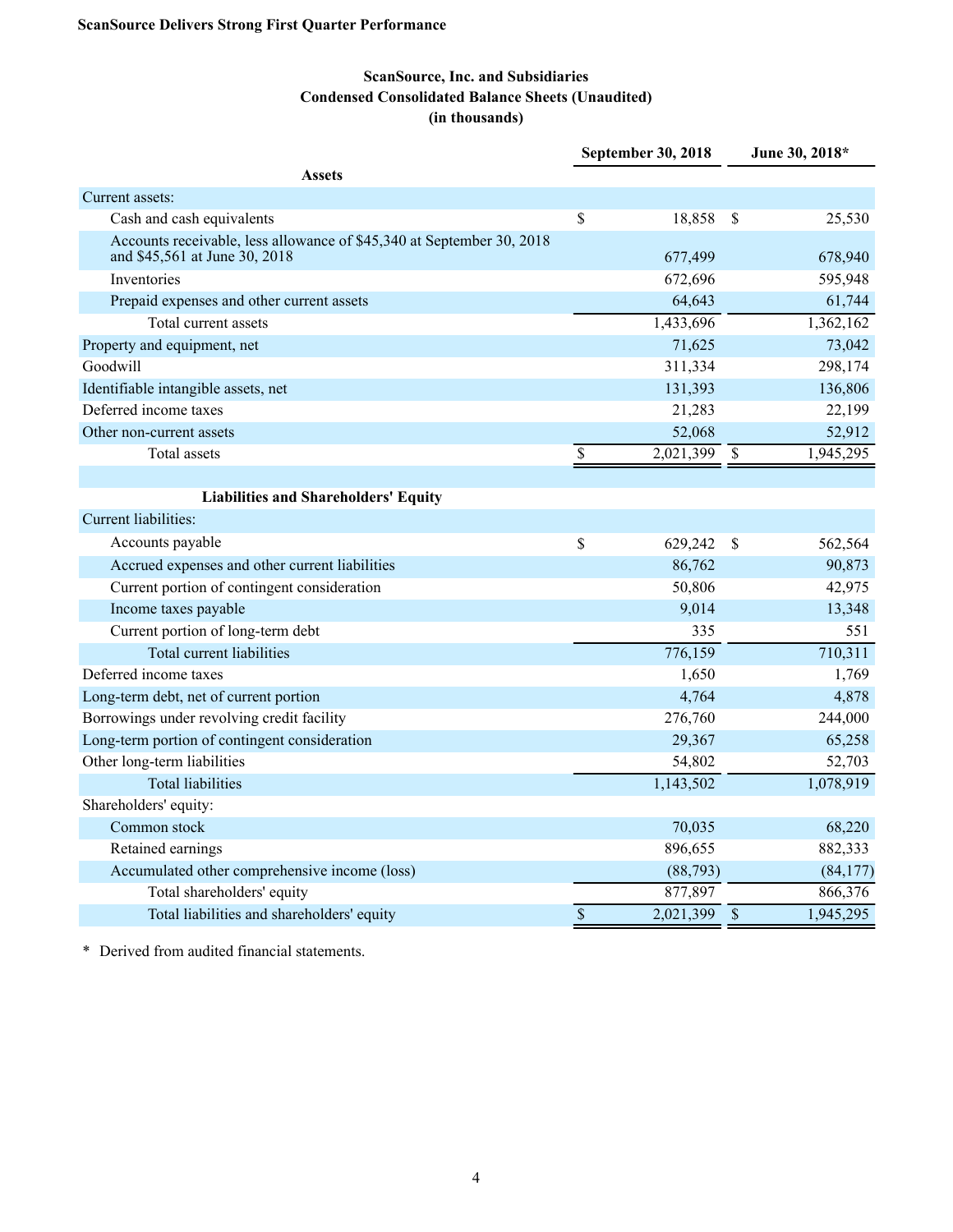# **ScanSource, Inc. and Subsidiaries Condensed Consolidated Income Statements (Unaudited) (in thousands, except per share data)**

|                                                  |               | Quarter ended September 30, |         |  |  |  |
|--------------------------------------------------|---------------|-----------------------------|---------|--|--|--|
|                                                  | 2018          |                             | 2017    |  |  |  |
| Net sales                                        | \$<br>972,900 | $\mathcal{S}$               | 924,559 |  |  |  |
| Cost of goods sold                               | 860,685       |                             | 818,642 |  |  |  |
| Gross profit                                     | 112,215       |                             | 105,917 |  |  |  |
| Selling, general and administrative expenses     | 77,931        |                             | 73,187  |  |  |  |
| Depreciation expense                             | 3,265         |                             | 3,240   |  |  |  |
| Intangible amortization expense                  | 5,003         |                             | 5,011   |  |  |  |
| Change in fair value of contingent consideration | 4,584         |                             | 16,881  |  |  |  |
| Operating income                                 | 21,432        |                             | 7,598   |  |  |  |
| Interest expense                                 | 2,627         |                             | 1,585   |  |  |  |
| Interest income                                  | (451)         |                             | (881)   |  |  |  |
| Other expense, net                               | 32            |                             | 114     |  |  |  |
| Income before income taxes                       | 19,224        |                             | 6,780   |  |  |  |
| Provision for income taxes                       | 4,902         |                             | 2,633   |  |  |  |
| Net income                                       | 14,322        | S                           | 4,147   |  |  |  |
| Per share data:                                  |               |                             |         |  |  |  |
| Net income per common share, basic               | 0.56          |                             | 0.16    |  |  |  |
| Weighted-average shares outstanding, basic       | 25,599        |                             | 25,434  |  |  |  |
|                                                  |               |                             |         |  |  |  |
| Net income per common share, diluted             | 0.56<br>\$    | <sup>S</sup>                | 0.16    |  |  |  |
| Weighted-average shares outstanding, diluted     | 25,755        |                             | 25,579  |  |  |  |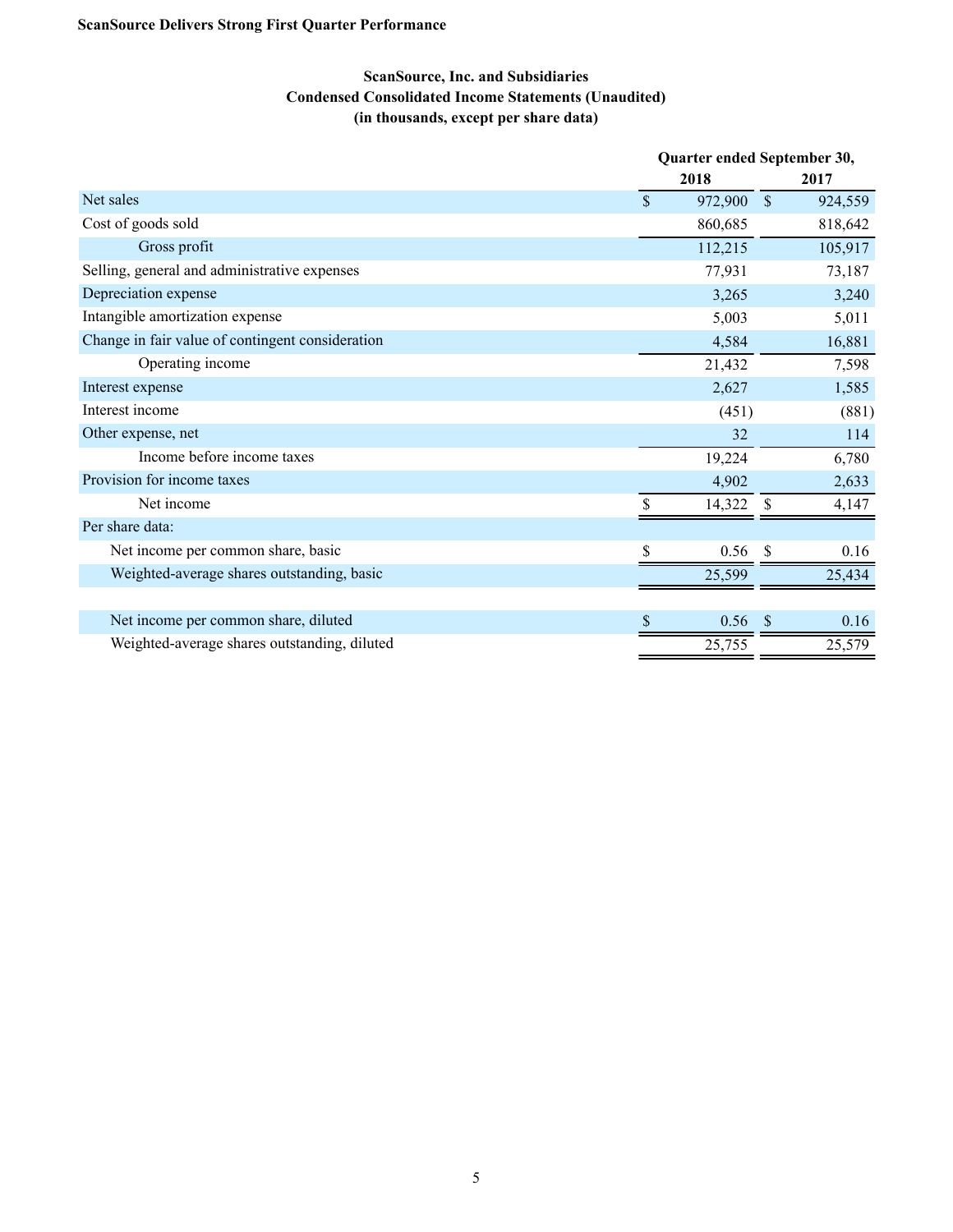# **ScanSource, Inc. and Subsidiaries Supplementary Information (Unaudited)**

**Net Sales by Segment:**

|                                                                |               | Quarter ended September 30, |               |           |          |
|----------------------------------------------------------------|---------------|-----------------------------|---------------|-----------|----------|
| Worldwide Barcode, Networking & Security:                      |               | 2018                        |               | 2017      | % Change |
|                                                                |               | (in thousands)              |               |           |          |
| Net sales, as reported                                         | \$            | 655,113                     | $\sqrt{\ }$   | 620,329   | 5.6%     |
| Foreign exchange impact <sup>(a)</sup>                         |               | 7,513                       |               |           |          |
| Net sales, constant currency (non-GAAP)                        |               | 662,626                     |               | 620,329   | 6.8%     |
| Less: Acquisitions                                             |               | (23, 465)                   |               | (14, 553) |          |
| Net sales, constant currency excluding acquisitions (non-GAAP) |               | 639,161                     | $\mathcal{S}$ | 605,776   | 5.5%     |
| <b>Worldwide Communications &amp; Services:</b>                |               |                             |               |           |          |
| Net sales, as reported                                         | $\mathsf{\$}$ | 317,787                     | $\mathbb{S}$  | 304,230   | 4.5%     |
| Foreign exchange impact <sup>(a)</sup>                         |               | 13,307                      |               |           |          |
| Net sales, constant currency (non-GAAP)                        |               | 331,094                     |               | 304,230   | 8.8%     |
| Less: Acquisitions                                             |               | (964)                       |               |           |          |
| Net sales, constant currency excluding acquisitions (non-GAAP) |               | 330,130                     | $\mathbb{S}$  | 304,230   | 8.5%     |
| Consolidated:                                                  |               |                             |               |           |          |
| Net sales, as reported                                         | $\mathsf{\$}$ | 972,900                     | $\mathbb{S}$  | 924,559   | 5.2%     |
| Foreign exchange impact <sup>(a)</sup>                         |               | 20,820                      |               |           |          |
| Net sales, constant currency (non-GAAP)                        |               | 993,720                     |               | 924,559   | 7.5%     |
| Less: Acquisitions                                             |               | (24, 429)                   |               | (14, 553) |          |
| Net sales, constant currency excluding acquisitions (non-GAAP) | \$            | 969,291                     | \$            | 910,006   | 6.5%     |

(a) Year-over-year net sales growth rate excluding the translation impact of changes in foreign currency exchange rates. Calculated by translating the net sales for the quarter ended September 30, 2018 into U.S. dollars using the average foreign exchange rates for the quarter ended September 30, 2017.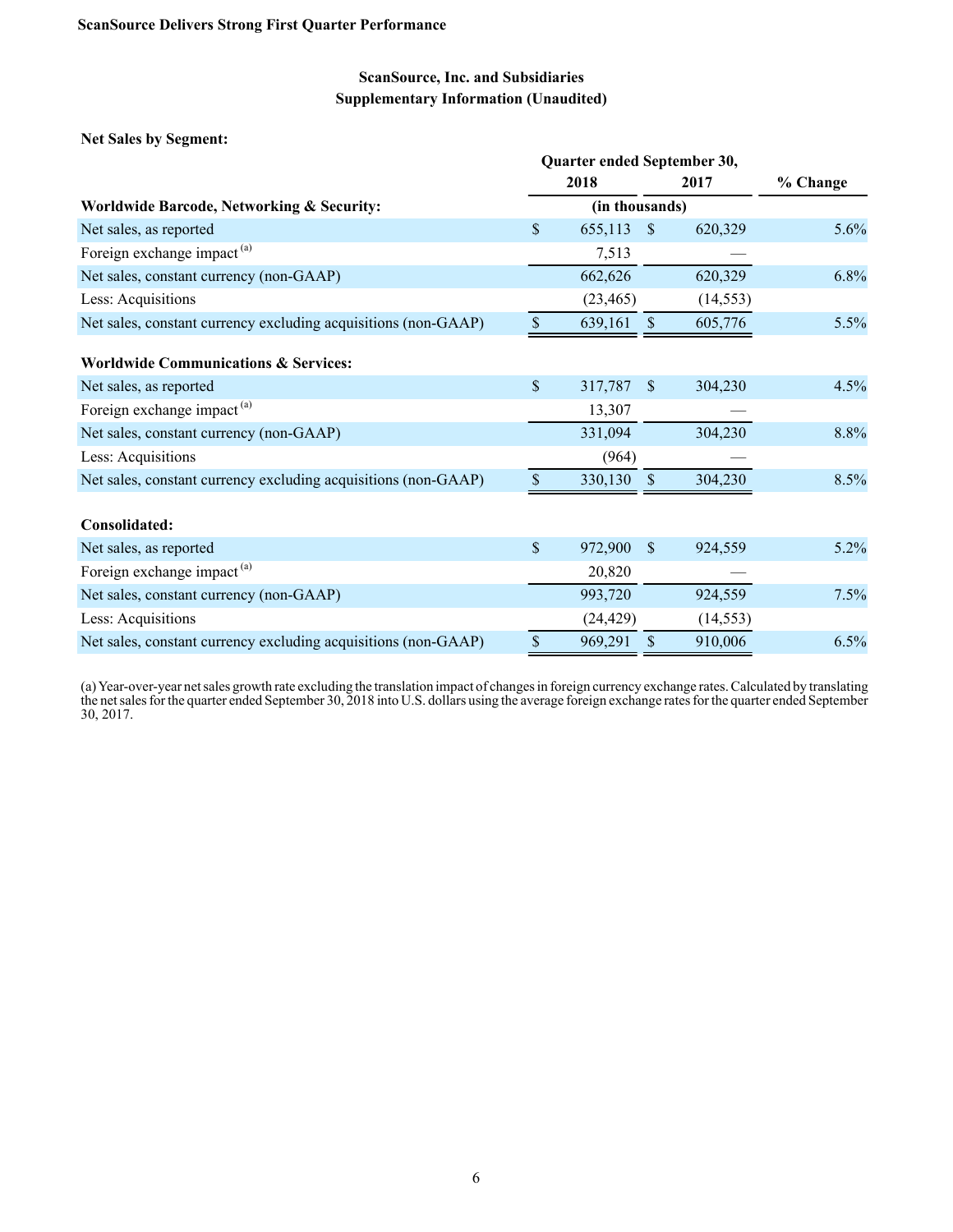# **ScanSource, Inc. and Subsidiaries Supplementary Information (Unaudited)**

**Net Sales by Geography:**

|                                                                |                           | Quarter ended September 30, |               |           |           |  |
|----------------------------------------------------------------|---------------------------|-----------------------------|---------------|-----------|-----------|--|
|                                                                |                           | 2018                        |               | 2017      | % Change  |  |
| <b>United States and Canada:</b>                               |                           | (in thousands)              |               |           |           |  |
| Net sales, as reported                                         | \$                        | 737,957                     | <sup>\$</sup> | 686,650   | $7.5\%$   |  |
| Less: Acquisitions                                             |                           | (24, 429)                   |               | (14, 553) |           |  |
| Net sales, excluding acquisitions (non-GAAP)                   | $\boldsymbol{\mathsf{S}}$ | 713,528                     | <sup>S</sup>  | 672,097   | $6.2 \%$  |  |
| International:                                                 |                           |                             |               |           |           |  |
| Net sales, as reported                                         | \$                        | 234,943                     | <sup>\$</sup> | 237,909   | $(1.2)\%$ |  |
| Foreign exchange impact <sup>(a)</sup>                         |                           | 20,820                      |               |           |           |  |
| Net sales, constant currency (non-GAAP)                        |                           | 255,763                     |               | 237,909   | $7.5\%$   |  |
| Less: Acquisitions                                             |                           |                             |               |           |           |  |
| Net sales, constant currency excluding acquisitions (non-GAAP) | S                         | 255,763                     |               | 237,909   | $7.5\%$   |  |
| Consolidated:                                                  |                           |                             |               |           |           |  |
| Net sales, as reported                                         | \$                        | 972,900                     | $\mathbb{S}$  | 924,559   | $5.2 \%$  |  |
| Foreign exchange impact <sup>(a)</sup>                         |                           | 20,820                      |               |           |           |  |
| Net sales, constant currency (non-GAAP)                        |                           | 993,720                     |               | 924,559   | $7.5\%$   |  |
| Less: Acquisitions                                             |                           | (24, 429)                   |               | (14, 553) |           |  |
| Net sales, constant currency excluding acquisitions (non-GAAP) | \$                        | 969,291                     | $\mathbb{S}$  | 910,006   | $6.5\%$   |  |

(a) Year-over-year net sales growth rate excluding the translation impact of changes in foreign currency exchange rates. Calculated by translating the net sales for the quarter ended September 30, 2018 into U.S. dollars using the average foreign exchange rates for the quarter ended September 30, 2017.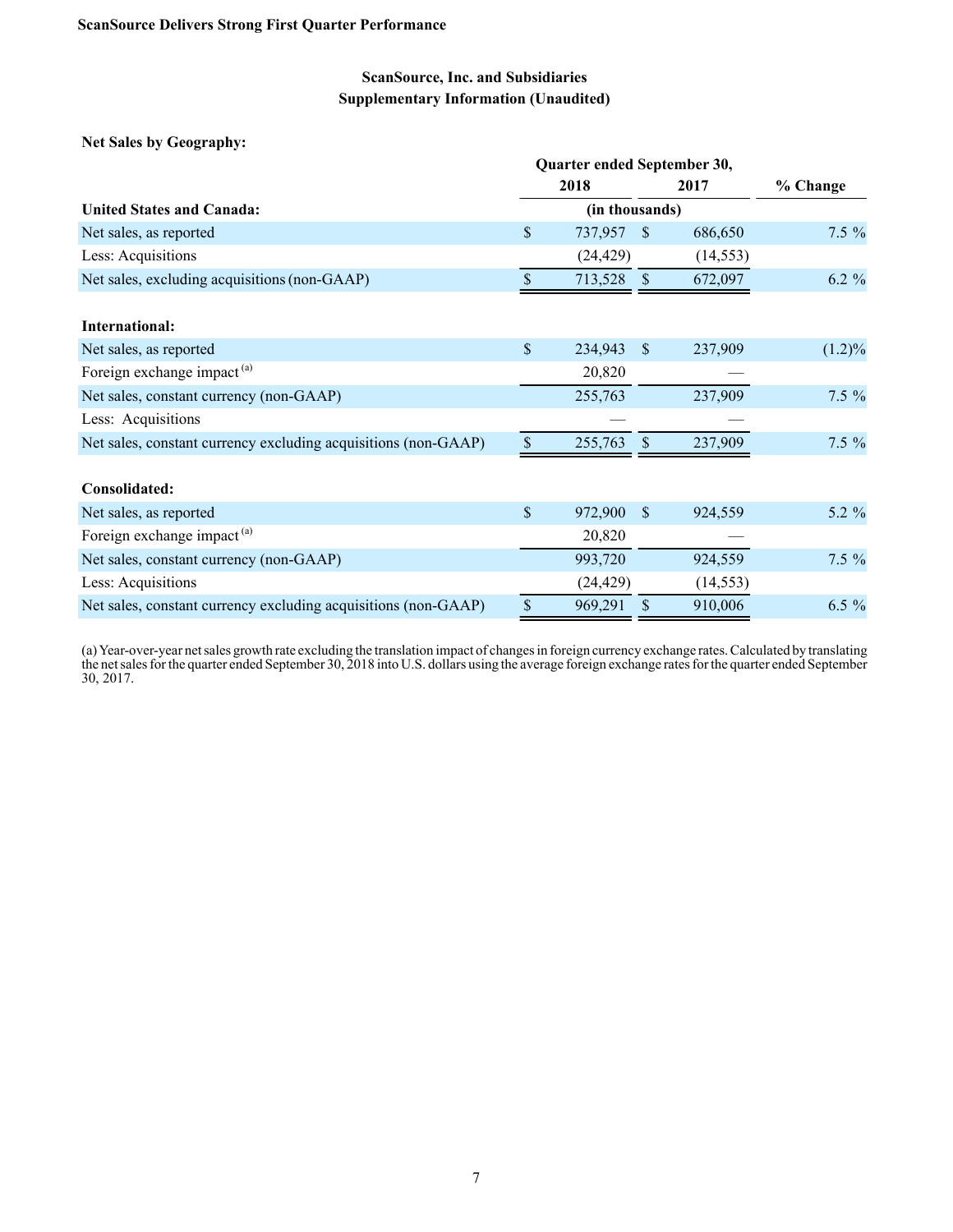# **ScanSource, Inc. and Subsidiaries Supplementary Information (Unaudited) (in thousands, except per share data)**

### **Non-GAAP Financial Information:**

|                                                  | Quarter ended September 30, 2018 |        |                   |        |                      |        |               |                              |  |
|--------------------------------------------------|----------------------------------|--------|-------------------|--------|----------------------|--------|---------------|------------------------------|--|
|                                                  | <b>Operating</b><br>income       |        | Pre-tax<br>income |        | <b>Net</b><br>income |        |               | <b>Diluted</b><br><b>EPS</b> |  |
| GAAP measure                                     |                                  | 21.432 | \$19,224          |        | $\mathbb{S}$         | 14,322 | <sup>\$</sup> | 0.56                         |  |
| Adjustments:                                     |                                  |        |                   |        |                      |        |               |                              |  |
| Amortization of intangible assets                |                                  | 5,003  |                   | 5,003  |                      | 3,798  |               | 0.15                         |  |
| Change in fair value of contingent consideration |                                  | 4,584  |                   | 4,584  |                      | 3,487  |               | 0.14                         |  |
| Acquisition costs <sup>(a)</sup>                 |                                  | 355    |                   | 355    |                      | 355    |               | 0.01                         |  |
| Restructuring costs                              |                                  | 1,328  |                   | 1.328  |                      | 955    |               | 0.04                         |  |
| Non-GAAP measure                                 |                                  | 32,702 | S.                | 30,494 | S.                   | 22.917 |               | 0.89                         |  |

|                                                  | Quarter ended September 30, 2017 |                     |              |                   |              |                      |    |                              |  |
|--------------------------------------------------|----------------------------------|---------------------|--------------|-------------------|--------------|----------------------|----|------------------------------|--|
|                                                  |                                  | Operating<br>income |              | Pre-tax<br>income |              | <b>Net</b><br>income |    | <b>Diluted</b><br><b>EPS</b> |  |
| GAAP measure                                     | \$                               | 7,598               | <sup>S</sup> | 6,780             | <sup>S</sup> | 4,147                | S. | 0.16                         |  |
| Adjustments:                                     |                                  |                     |              |                   |              |                      |    |                              |  |
| Amortization of intangible assets                |                                  | 5,011               |              | 5,011             |              | 3,261                |    | 0.13                         |  |
| Change in fair value of contingent consideration |                                  | 16,881              |              | 16,881            |              | 11,005               |    | 0.43                         |  |
| Acquisition costs <sup>(a)</sup>                 |                                  | 172                 |              | 172               |              | 172                  |    | 0.01                         |  |
| Legal settlement, net of attorney fees           |                                  | 952                 |              | 952               |              | 771                  |    | 0.03                         |  |
| Non-GAAP measure                                 |                                  | 30,614              |              | \$29,796          | \$.          | 19,356               |    | 0.76                         |  |

(a) Acquisition costs are non-deductible for tax purposes.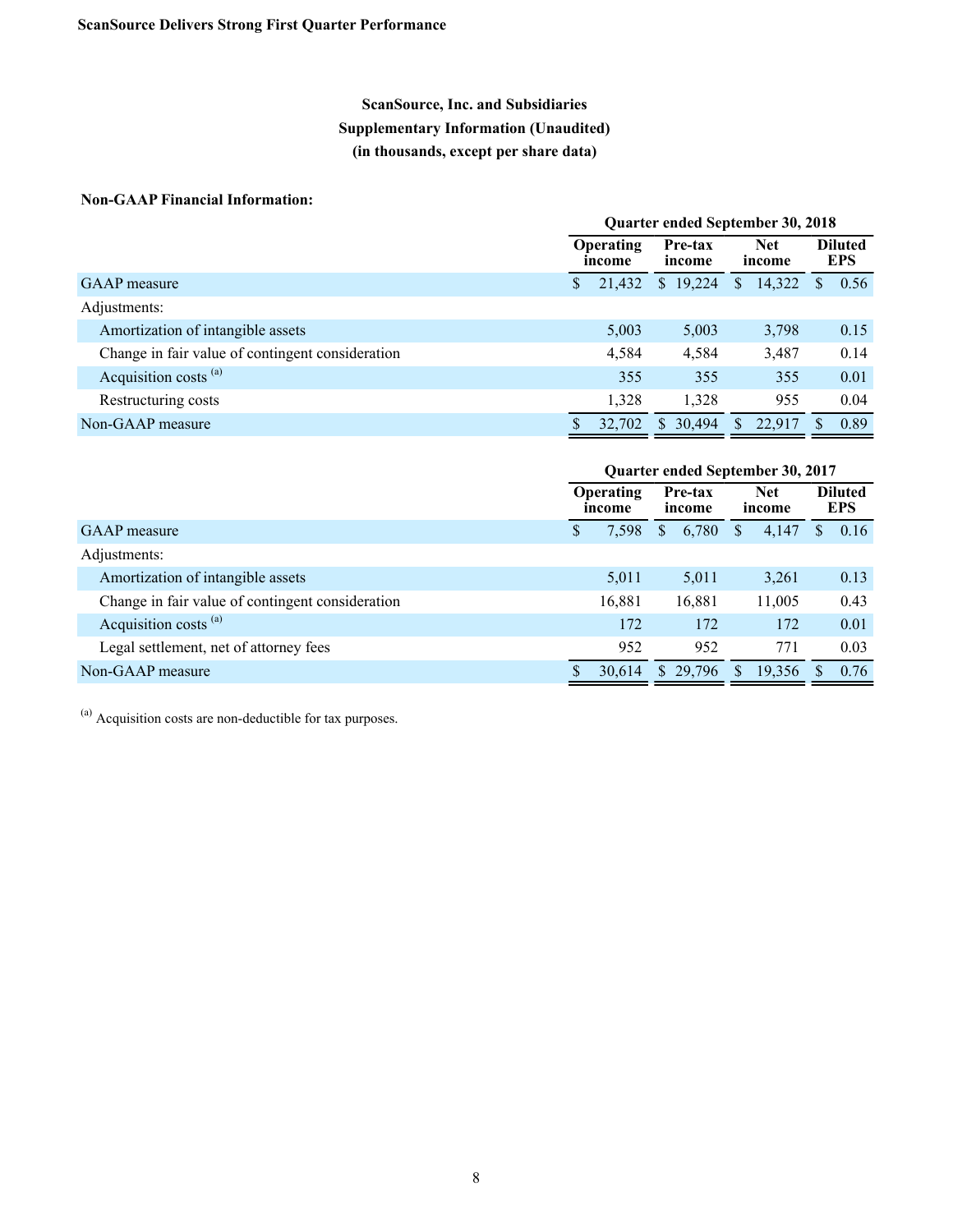## **ScanSource, Inc. and Subsidiaries Supplementary Information (Unaudited) (in thousands, except percentages)**

#### **Non-GAAP Financial Information:**

|                                                   |              | Quarter ended<br>September 30, |              |        |  |  |
|---------------------------------------------------|--------------|--------------------------------|--------------|--------|--|--|
|                                                   |              | 2018                           |              | 2017   |  |  |
| Return on invested capital (ROIC), annualized (a) |              | 12.9%                          |              | 13.0%  |  |  |
|                                                   |              |                                |              |        |  |  |
| Reconciliation of Net Income to Adjusted EBITDA   |              |                                |              |        |  |  |
| Net income (GAAP)                                 | $\mathbb{S}$ | 14,322                         | $\mathbb{S}$ | 4,147  |  |  |
| Plus: Interest expense                            |              | 2,627                          |              | 1,585  |  |  |
| Plus: Income taxes                                |              | 4,902                          |              | 2,633  |  |  |
| Plus: Depreciation and amortization               |              | 9,268                          |              | 8,864  |  |  |
| EBITDA (non-GAAP)                                 |              | 31,119                         |              | 17,229 |  |  |
| Adjustments:                                      |              |                                |              |        |  |  |
| Change in fair value of contingent consideration  |              | 4,584                          |              | 16,881 |  |  |
| Acquisition costs                                 |              | 355                            |              | 172    |  |  |
| Restructuring costs                               |              | 1,328                          |              |        |  |  |
| Legal settlement, net of attorney fees            |              |                                |              | 952    |  |  |
| Adjusted EBITDA (numerator for ROIC) (non-GAAP)   |              | 37,386                         | \$           | 35,234 |  |  |
|                                                   |              |                                |              |        |  |  |
|                                                   |              |                                |              |        |  |  |
| Invested Capital Calculation                      |              |                                |              |        |  |  |

| 866,376<br>877,897<br>3,487 | S | 837,145<br>852,976 |
|-----------------------------|---|--------------------|
|                             |   |                    |
|                             |   |                    |
|                             |   |                    |
|                             |   | 11,005             |
| 355                         |   | 172                |
| 955                         |   |                    |
|                             |   | 771                |
| 874,535                     |   | 851,035            |
| 272,277                     |   | 224,956            |
| 1,146,812                   |   | 1,075,991          |
|                             |   |                    |

(a) Calculated as net income plus interest expense, income taxes, depreciation and amortization (EBITDA), plus change in fair value of contingent consideration and other adjustments, annualized and divided by invested capital for the period. Invested capital is defined as average equity plus average daily funded interest-bearing debt for the period.

(b) Average funded debt is calculated as the average daily amounts outstanding on short-term and long-term interest-bearing debt.